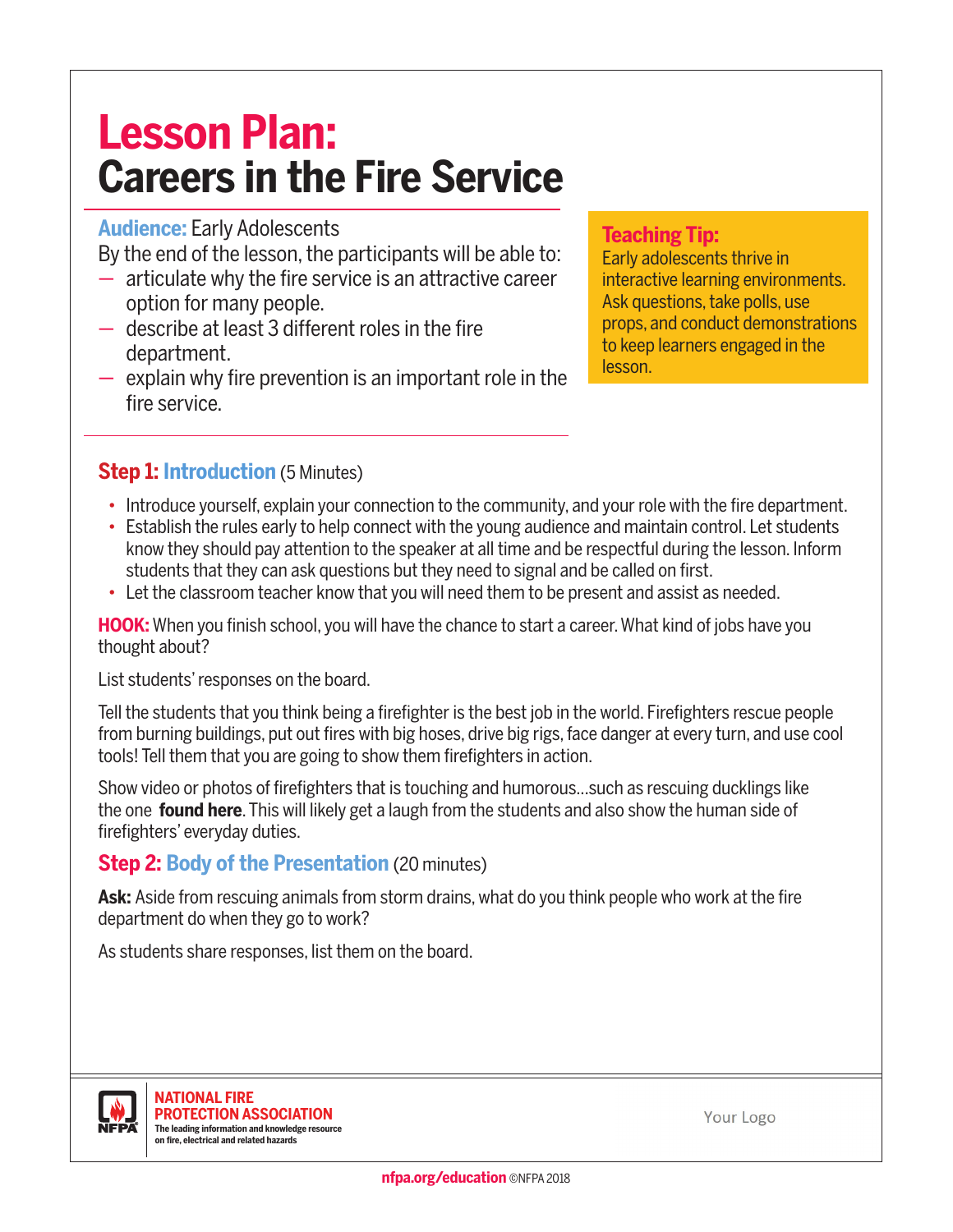## **Lesson Plan: Careers in the Fire Service**

Here are some of the duties members of the fire department do every day:

- Put out fires
- Rescue people from burning buildings and vehicles
- Rescue people from vehicles using the jaws of life
- Teach children and adults how to stay safe from fire
- Inspect buildings to make sure they are safe
- Check and maintain vehicles, equipment, and the fire station
- Practice firefighting and rescue techniques
- Exercise to stay physically and mentally fit
- Look at plans of new buildings before construction starts
- Analyze data and information about why people need firefighters' help
- Complete incident reports to explain how firefighters respond to each emergency

#### **Teaching Tip:**

#### **Customizing the Lesson**

If your fire department has a video specific to your hiring process, include it in your lessons. Tell students about the hiring process in your community. Share information about junior firefighter programs in your city. Talk about the unique fire department roles in your city. This lesson includes descriptions of many fire department roles. Feel free to focus on the specific positions your department fills or discuss them all.

Take some of the careers students listed, help them understand how these careers they listed are also roles that exist in the fire department.

For example, if you are thinking about

- a career that requires bravery, physical skill, and calm under pressure, think about being a line firefighter
- medical career, becoming a paramedic or EMT might interest you
- a career in architecture or engineering, Plans Reviewer might be a good choice
- a career where you get to work with the media, think about being a Public Information Officer
- being a teacher, maybe you would like to be a Fire and Life Safety Educator
- working with cars and trucks, maybe you would like to be a mechanical services technician.
- a career that requires good communication skills and a calm demeanor, think about being a dispatcher
- a job using new technology, you might look into becoming a fire department GIS coordinator
- a job that uses science and math to keep people safe, think about the fire protection engineer field
- a career that examines patterns in data and research, become a fire department data scientist
- working with business owners to make sure their properties are safe for people, think about being a fire marshal
- a career where you get to rescue people in the water, thinking about joining the search and rescue dive team
- a career where you get to encourage people to join the fire department, think about joining the recruitment team

Help students understand the connections between some of the jobs they are thinking about and some of the different fire department roles. Share a few sentences about each role as it is discussed.

Let the students know that there are many different roles in the fire department and it takes many people with varied backgrounds to run fire departments in large cities. While line firefighters have very important jobs, there are many other important positions in the fire department.



**NATIONAL FIRE PROTECTION ASSOCIATION The leading information and knowledge resource on fire, electrical and related hazards**

Your Logo